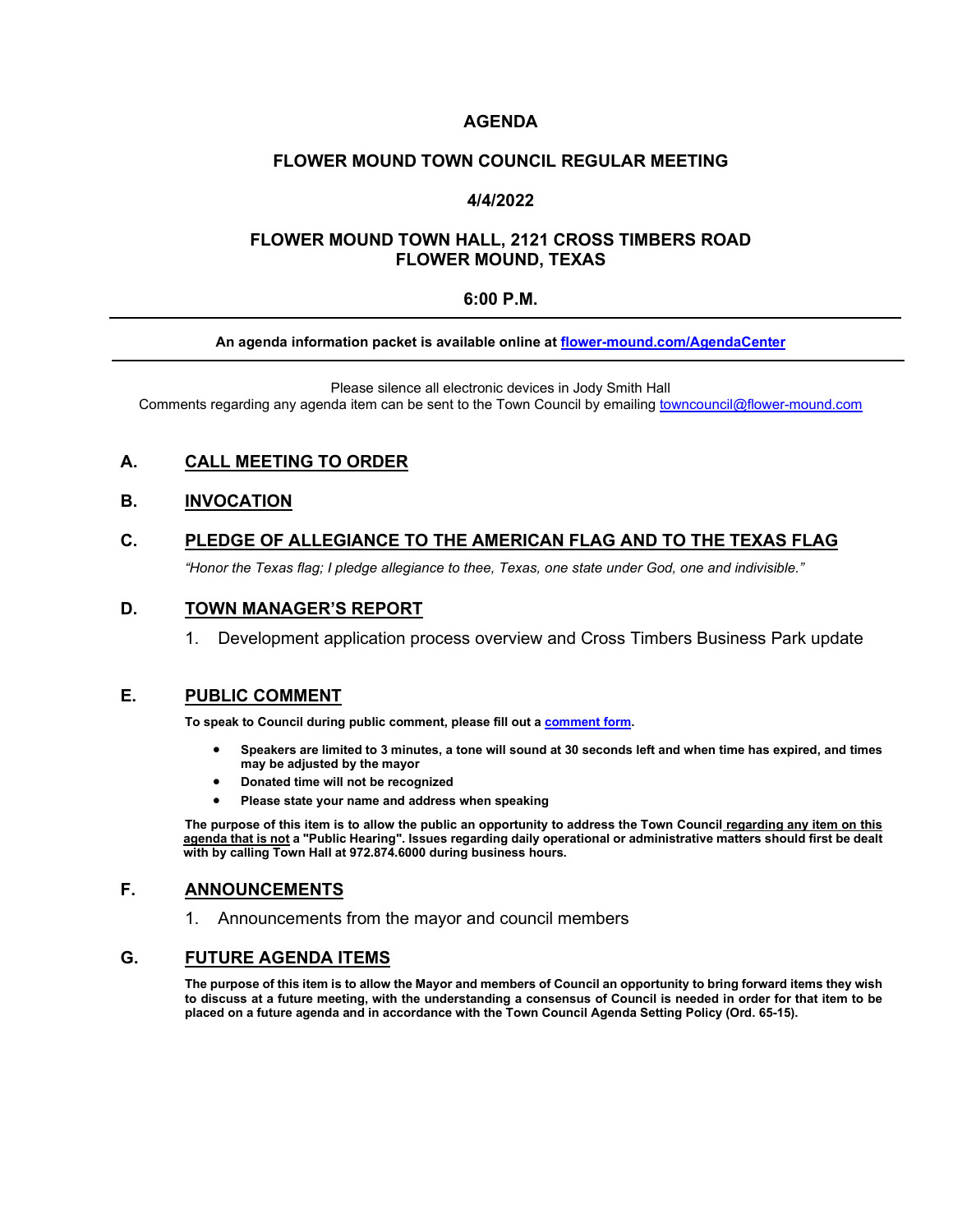# **H. COORDINATION OF CALENDARS**

- 1. A regular meeting is scheduled for Monday, 4/18
- 2. A work session is scheduled for Thursday, 4/21
- 3. Discuss hosting a Lakeside Development Discussion on 4/28, 11am-2pm
- 4. Discuss and consider rescheduling the Strategic Planning Session from 6/24 to 6/16

# **I. CONSENT ITEMS**

**This part of the agenda consists of non-controversial or "housekeeping" items required by law. Items may be removed from Consent by any council member by making such request prior to a motion and vote.** 

- 1. Minutes 3/21- Consider approval of the minutes from a regular meeting of the Town Council held on March 21, 2022.
- 2. Rooftop HVAC Replacement- Consider approval of Quote Number: 02-10514-22-001 Co-op Contract Number: USC 15-JLP-023 from Trane for the replacement of three rooftop HVAC units at the Municipal Courts and Police building in the amount of \$71,970.00.
- 3. Scenic Dr Waterline- Consider approval of a Development Agreement for the CNIK Addition Project for the amount not to exceed \$147,000.00; and authorization for the Mayor to execute same on behalf of the Town.
- 4. Inflow Infiltration Flow Monitoring- Consider approval of the Professional Services Agreement with RJN Group, Inc., for Flow Monitoring and Analysis associated with the Inflow and Infiltration project, in the amount of \$246,046.00; and authorization for the Mayor to execute same on the behalf of the Town.
- 5. Bakers Branch @ 1612 Strait Ln CO1- Consider approval of Change Order No. 1 for the Bakers Branch Stabilization at 1612 Strait Lane project, amending the contract with KEC Retaining Walls & Construction, Inc., to provide an increase to the contract in the amount of \$74,154.90; and authorization for the Mayor to execute on behalf of the Town.
- 6. Bobcat Purchase- Consider approval of the purchase of one T770 T4 Bobcat per Town of Flower Mound Specifications and Vendor Quote from Bobcat Equipment Company in the amount of \$63,378.26; and authorization for the Mayor to execute on behalf of the Town.
- 7. Vehicle Purchases (2)- Consider approval of the purchase of one 2022 Ford F350 Regular Cab One Ton Truck with Dump Body and one 2022 Ford F550 Crew Cab One Ton Truck with Service Body per Town of Flower Mound Specifications and Vendor Quote from Sam Pack's Five Star Ford in the amount of \$58,853.50 and \$53,768.66, respectively; and authorization for the Mayor to execute on behalf of the Town.

# **J. REGULAR ITEMS**

8. Curfew Ordinance- The second of two Public Hearings to review Chapter 50, Article III, "Offenses regarding Minors," Division 2, "Curfew." and to consider adopting an ordinance reinstating the Town of Flower Mound Juvenile Curfew Ordinance, which expired on February 18, 2022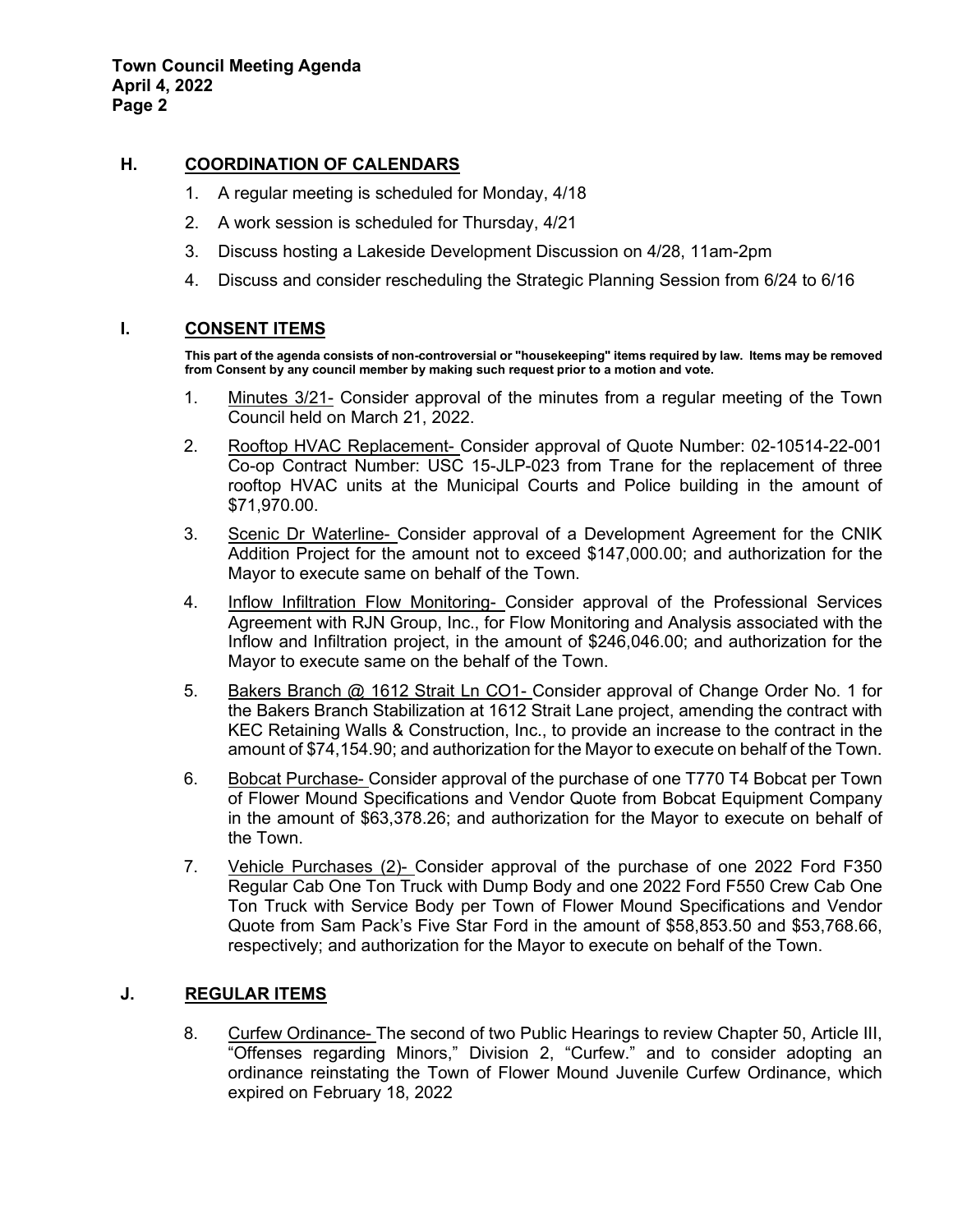- 9. SUP21-0008 River Walk Retail- Public Hearing to consider an ordinance granting Specific Use Permit No. 474 (SUP21-0008– River Walk Retail Phase II) to permit a fast food restaurant with a drive-through window. The property is generally located south of Promenade Way and east of Long Prairie Road. (P&Z recommended approval by a vote of 4 to 2 at its March 28, 2022, meeting.)
- 10. RP22-0002 Trimble Addition- Public Hearing to consider a request for a Replat (RP22- 0002 – Trimble Addition Lot 1 & 2, Block A) to create two residential lots with an exception to the grading criteria, regarding residential lot-to-lot drainage, contained in the Town's Engineering Design Criteria and Construction Standards adopted through Chapter 32 of the Code of Ordinances. The property is generally located east of High Road and south of Arabian Circle. (P&Z recommended approval by a vote of 6 to 0 at its March 28, 2022, meeting.)
- 11. SUP21-0011 High Rd Access. Dwelling- Public Hearing to consider an ordinance granting a Specific Use Permit No. 476 (SUP21-0011– 3800 High Road Accessory Dwelling) to permit an accessory dwelling. The property is generally located east of High Road and south of Arabian Circle. (P&Z recommended approval by a vote of 6 to 0 at its March 28, 2022, meeting.)
- 12. SUP21-0012 Ivybrook Academy- Public Hearing to consider an ordinance granting Specific Use Permit No. 477 (SUP21-0012– Ivybrook Academy – Prairie Plaza Building 6) to permit a day care center use. The property is generally located north of Cross Timbers Road and west of Long Prairie Road. (P&Z recommended approval by a vote of 6 to 0 at its March 28, 2022, meeting.)
- 13. ZPD21-0011 Townlake Phase 5 & 6- Public Hearing to consider an ordinance for rezoning (ZPD21-0011 – Townlake Phase Five & Six) from Agricultural District (A) to Planned Development District No. 187 (PD-187) for a cluster development with certain modifications and exceptions to the Code of Ordinances. The property is generally located south of Cross Timbers Road and east of Scenic Drive. (ECC recommended approval of the Open Space Management Plan by a vote of 6 to 0 at its February 1, 2022, meeting.) (P&Z recommended approval by a vote of 5 to 0 at its March 28, 2022, meeting.)
- 14. TRP21-0036 Townlake Phase 5 & 6- Public Hearing to consider an application for a tree removal permit (TRP21-0036) for forty-seven (47) specimen trees on property proposed for development as Townlake Phase Five & Six residential development. The property is generally located south of Cross Timbers Road and east of Scenic Drive. (The Environmental Conservation Commission recommended approval by a vote of 6- 0-0 at its February 1, 2022, meeting).

# **K. BOARDS/COMMISSIONS** *(Bold text represents boards with vacancies)*

Discuss and consider resignations, appointments, evaluations, reassignments, discipline, or dismissals for the following boards or commissions: All Together Flower Mound Commission, Animal Services Board, Cultural Arts Commission, Denton County Transportation Authority, Environmental Conservation Commission, Parks Board, School Liaison Committee, SMARTGrowth Commission, Tax Increment Reinvestment Zone Number One (TIRZ #1), Transportation Commission, and Veterans Liaison Board.